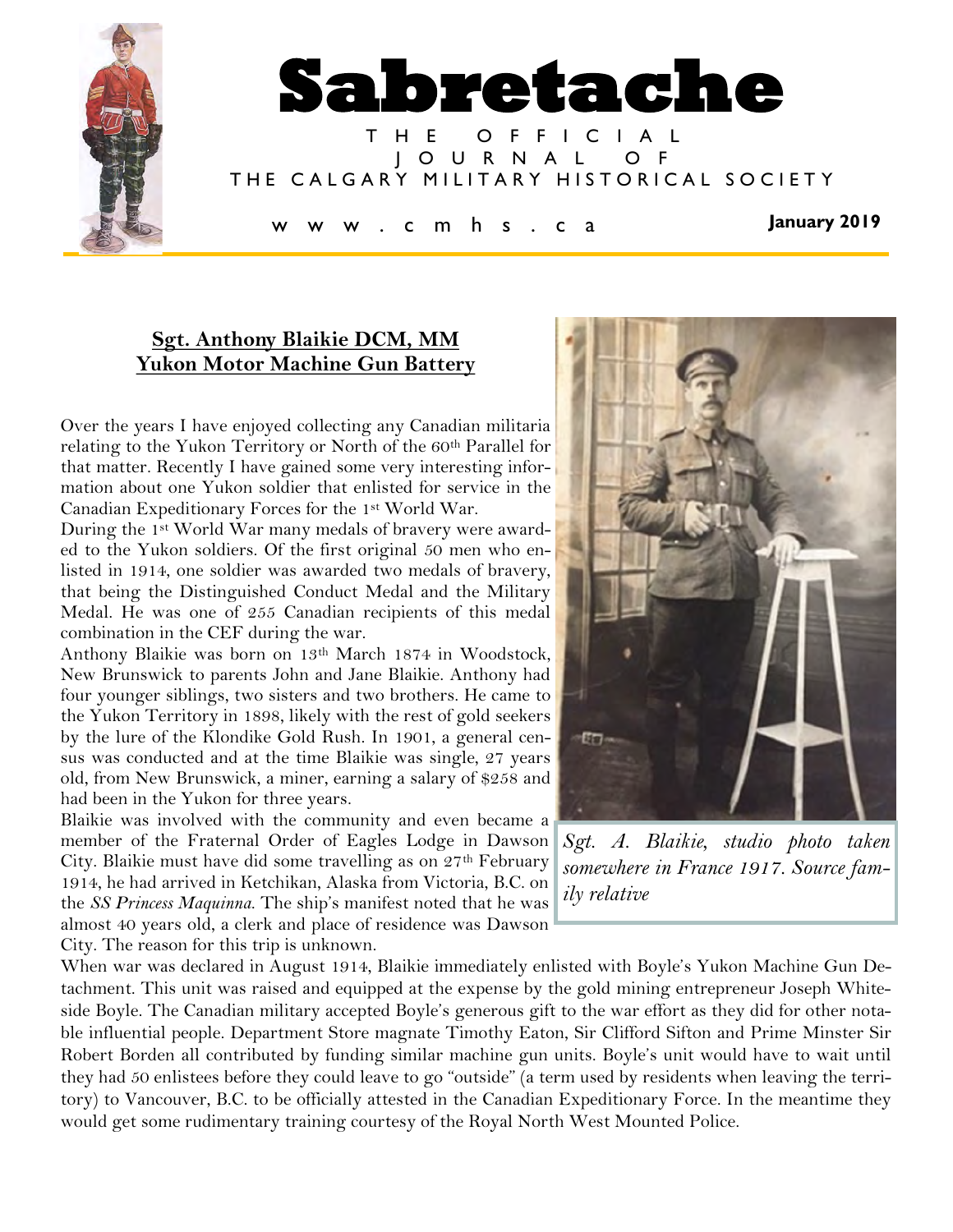# **Sabretache**

THE OFFICIAL JOURNAL OF THE CALGARY MILITARY HISTORICAL SOCIETY The CALGARY MILITARY HISTORICAL SOCIETY is a non-profit registered society which fosters the study of the military and the police, and the heritage of Canada, the British Empire, and the world as well as the preservation of military artifacts and records. The CMHS meets once every calendar month at: Petty Officers' Mess HMCS Tecumseh 1820 - 24th Street SW Calgary AB T2T 0G6

# **Notice of Next Meeting**

PAGE 2

The next CMHS meeting will be held on **Tuesday, January 15th, 19:00 (7:00 pm)** At the Petty Officers' Mess, HMCS Tecumseh.

The unofficial agenda of this meeting will be: Introduction of guests, Minutes of last meeting Correspondence, Membership report Treasurer's report, Old business / New business Break, Show & Tell The President, **Allan Ross** would like to invite everyone to remain after the meeting for an informal time of fellowship.

Anthony Blaikie enlisted on 9<sup>th</sup> November 1914 in Vancouver, B.C. and was assigned regimental  $\#107121$ . Initially the unit was trained with the 29<sup>th</sup> (Vancouver) Battalion but later transferred to the 2nd Canadian Mounted Rifles before going overseas. It was Joe Boyle's insistance that the unit stay together and not be split up for use in other units. Hence when the unit was attached to the 2<sup>nd</sup> CMR they became the machine gun section and trained with horses. In the following group photo the unit at the time had not been issued any badges for their uniform. The hat and collar badges were made by a local Vancouver company, Jacoby Bros., and were likely issued just before leaving to go overseas.



*"J.W. Boyle's Yukon Machine Gun Detachment". Pte. Anthony Blaikie is seated front row, third from right. Source Dawson city Museum.* 

January 2019

Continued Page 4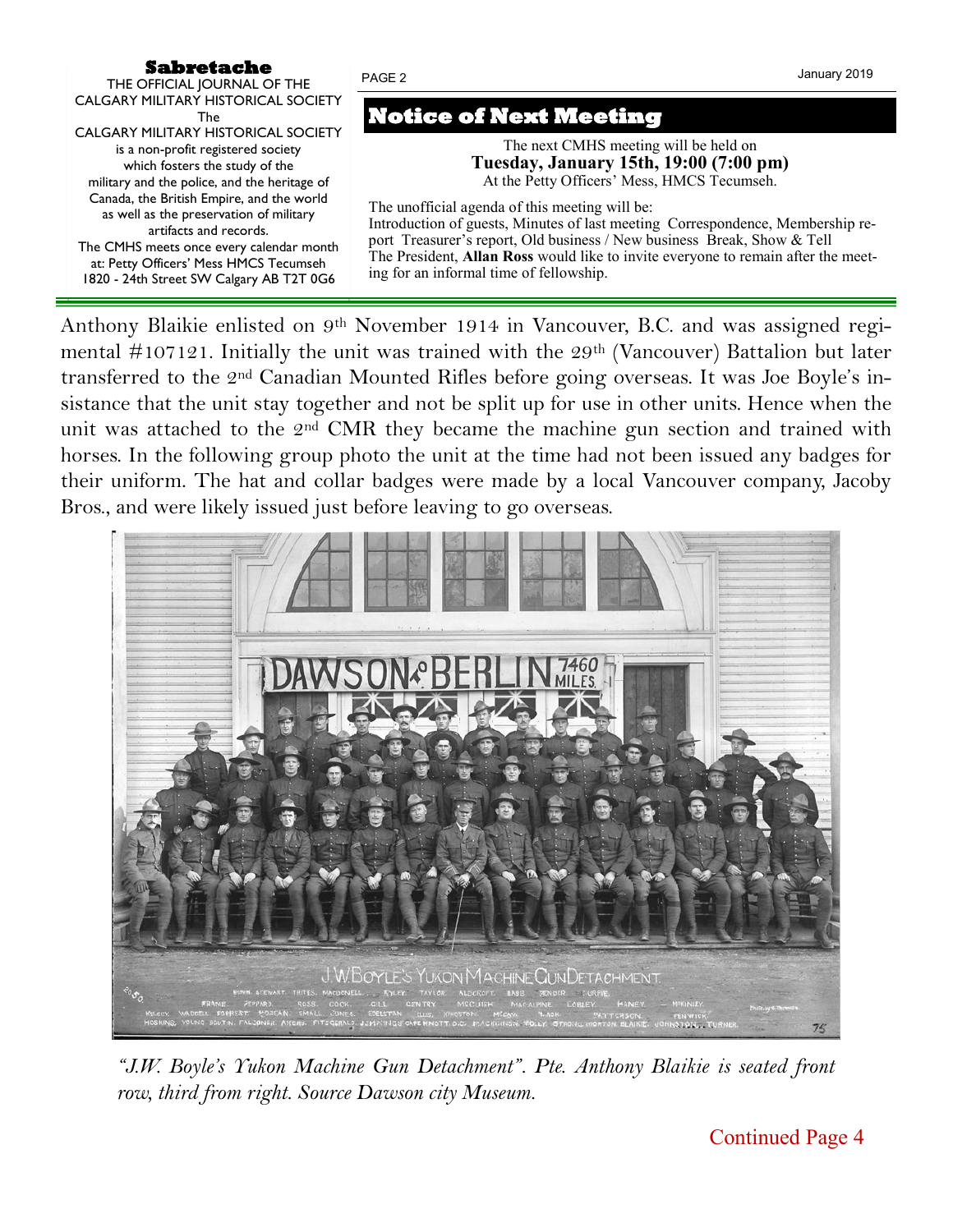#### PAGE 3 **Minutes of last meeting / Calgary Military Historical Society** January 2019

#### **Meeting held on December 18, 2018 at the Petty Officer's Mess, HMCS Tecumseh 1. Meeting called to order**

By President Allan R. at 7:05 PM. 22 members in attendance.

## **2. Minutes of Previous Meeting**.

Discussed no correction. Member Mike C. moves that the Previous Meeting Minutes be accepted. Seconded by Bob M.

**3. Newsletter.** - Received, no comments or concerns.

## **4. Treasures Report***.*

Report by Floyd S. Lists of monies collected from book auctions, donations etc. Listing of expenditures. Member Mike C. moves that the Treasures report be accepted as reported. Seconded by Bob M. Approved.

#### **5. Membership Report**.

Report by Floyd S. Total 38 members (4 Life, 2 Hon, 32 Regular) with 32 having paid 2019 dues. Member David S. moves that the Membership report be accepted as reported. Seconded by Brad M. Approved.

**6. Correspondence:** - None.

## **7. Announcements:**

- Military Museums Events: - "Tour of Duty - Canadians in Vietnam exhibit till Jan. 13, 2019 - 3<sup>rd</sup> Annual Calgary Militaria Show, Hillhurst Sunnyside Community Centre. Table registration now open. Registration packages will be mailed out to contact listed and are available upon request.

## **8. Old Business.**

- Dave L. completed bylaw wording changes based on AGM motions passed. Draft approved.

Copies will be emailed to membership.

**9. New Business:** - Marty stepping down as Secretary, need a members to step in the New Year. **BREAK**

#### **10. Book Raffle & Auction:**

- With David away, there was no book raffle.

#### **11. Show and Tell:**

Floyd S.: Doukhobor WW2 military service exemption card dated 1940.

Mike C.: Discusses UK miniature medal bars and clasps. For Army service there are

- approximately 106 listed events for clasps. Events that lead to a defeat are not listed. Bob M.: Selection of medals including a Norwegian group of 5 medals with a US Occupation of Japan medal.
- Bob W.: 2nd Annual Calgary Military Show pickup, WWII RCAMC metal insignia set & Halifax Rifles cap badge.
- Jack D.: Question & discussion on an individual's flight log hours including 1,489 from flights over Europe.

Frank C.: Yard photo, F Co. 20<sup>th</sup> US Infantry, dated March 1921. Post WWII US ammo can 50 cal. Brad M.: Israeli gas mask 1<sup>st</sup> Gulf War, Canadian Turtle Helmet.

James Bal.: US Vietnam War Commemoration Veteran pin release and Certificate of Honour Program, 4 certificate categories - Former, Living American Military POW, Unaccounted For, In Memory of and Deceased Vietnam Veteran's Surviving

Spouse.

## **12. Adjournment:**

President Allan R. calls for motion to adjourn. Member Mike C. moves to adjourn. Seconded by member Brian H. **Meeting Adjourned at 19:43**

**This story and all captions and pictures were supplied by Member Tim Popp of Battleford, Saskatchewan "Thank You"**

**A.A.C.C.A. Finest little gun show in the west Sat. JAN. 12TH 10:00 to 4:00 @ the Thorncliffe Community Centre – 5600 Centre St. N.** 

The next CMHS meeting will be held on

**Tuesday, January 15th. 2019 7:00 pm** At the Petty Officers' **Mess** HCMS Tecumseh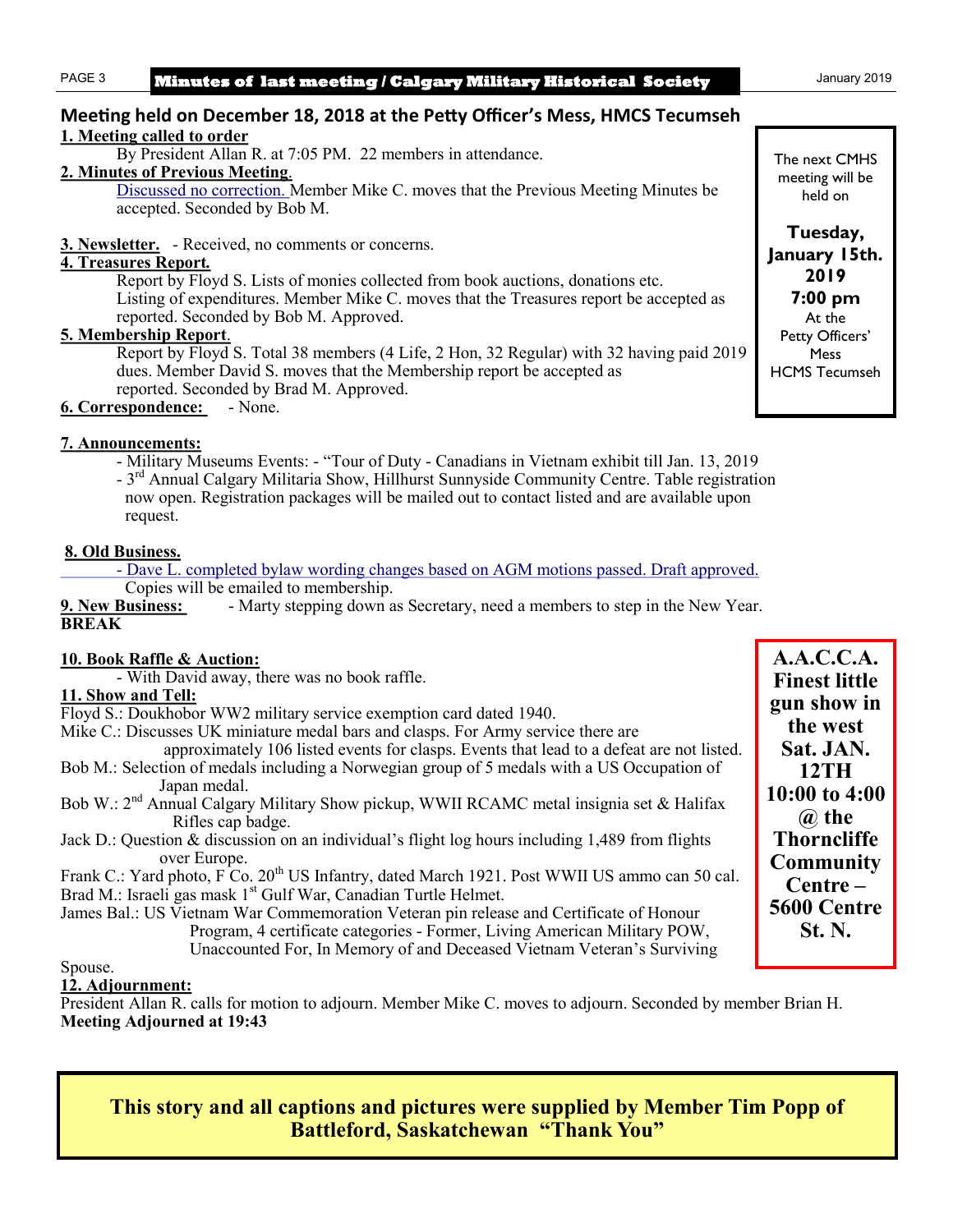

## **Close up detail of Pte. Anthony Blaikie from group photo.**

Arriving in England in the spring of 1915, Boyle's unit now became a part of the Eaton's Motor Machine Gun Brigade. Within this unit, Boyle's men were designated as the Yukon Motor Machine Gun Battery. Much more training was conducted before the unit was ready to proceed to continental Europe.

On 16th August 1916, Blaikie landed in France with his unit. Blaikie having shown leadership qualities was promoted in the field to Corporal on 14<sup>th</sup> June and then Sergeant on 30th November. He was a well-respected NCO in every sense of the word and highly admired by his men. It was in November when Blaikie earned the Military Medal, MM, for the hard fighting near Courcelette.

The official citation for Blaikie's first award reads:

*"107121 Blaikie, Anthony, Sgt., Canadian Machine Gun Service, London Gazette 22nd January 1917 – For conspicuous good work and devotion to duty near Courcelette from the 13th to the 19th November 1916* 

*when the machine gun group under the O.C. of the Yukon Motor Machine Gun Battery were in action practically day and night. During the action of 18th November 1916, his belt filling machine was destroyed, he at once organized belt filling by hand and through his cool and efficient manner under heavy shell fire he succeeded in keeping his men working to the utmost and supplying badly needed ammunition."*

In mid-October 1917, Blaikie was given a much needed 10 days leave and likely spent it somewhere in the rear away from the unit lines. It was around this time that he had a picture postcard taken of himself in a studio somewhere in France. At the end of his leave he reported back to his unit preparing to move into the line before another battle. That was Passchendaele, one of the famous battles of the 1<sup>st</sup> World War that Canadians fought at such a high cost.



*Sgt. A. Blaikie, studio photo taken somewhere in France 1917. Source family relative*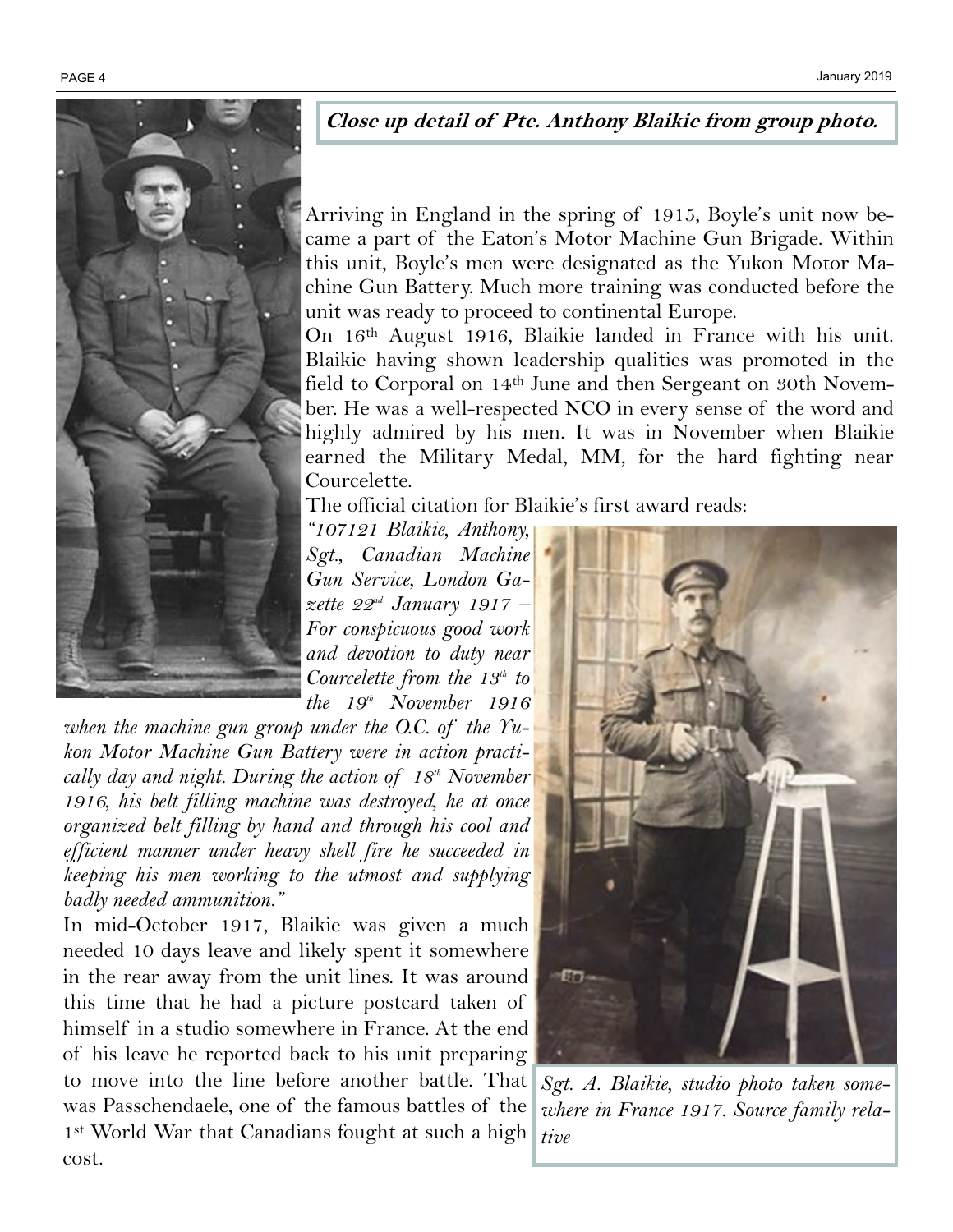

*Close up detail of previous photo of Sgt. A. Blaikie (left) compared with studio photo of Honorary Lt. Col. Joseph White Boyle (right). Note the similarities with hatbadge & collar badges in both photos. Source of Boyle photo – Yukon Archives.* 

The previous photo shows Blaikie wearing a maple leaf style hatbadge and collar badge. Unfortunately the photo is too grainy to determine what badges he is actually wearing but based on the shape and size it is speculated that it is the "Boyle's Yukon MGD" badge. Comparing the two photos, Blaikie and Boyle, there is distinct similarities with the hat and collar badges. The "Boyle's Yukon MGD" badges were made up by the unit while they were waiting to head overseas. Joe Boyle reportedly had a set made for himself specially made out of Klondyke gold. The unit had their badges made out of bronze or brass. When the unit landed in England in 1915 they were still wearing these badges. It was not until later in 1916 that the crossed machine badges with the gold pan with facsimile gold nugget and "Y.T." was produced in England by J.R. Gaunt.

Blaikie, other original unit men and newly assigned replacements were wearing the new crossed machine gun badge as soon as it came out and was issued. Joe Boyle never wore this badge as he had no control over the unit when it became apart of the  $2<sup>nd</sup>$  CMR. It may never be determined why Blaikie was wearing the maple leaf style "Boyle's Yukon MGD" style badge when he had his studio photo taken. The white spot above the left breast pocket of Blaikie's uniform could be a MM ribbon but again due to the grainy photo this may never be positively identified.

Blaikie's second medal of bravery was the Distinguished Conduct Medal, DCM, was for Passchendaele and was awarded 15<sup>th</sup> December 1917. It is suspected that the actual medal was not presented but only the ribbon was likely pinned to his tunic.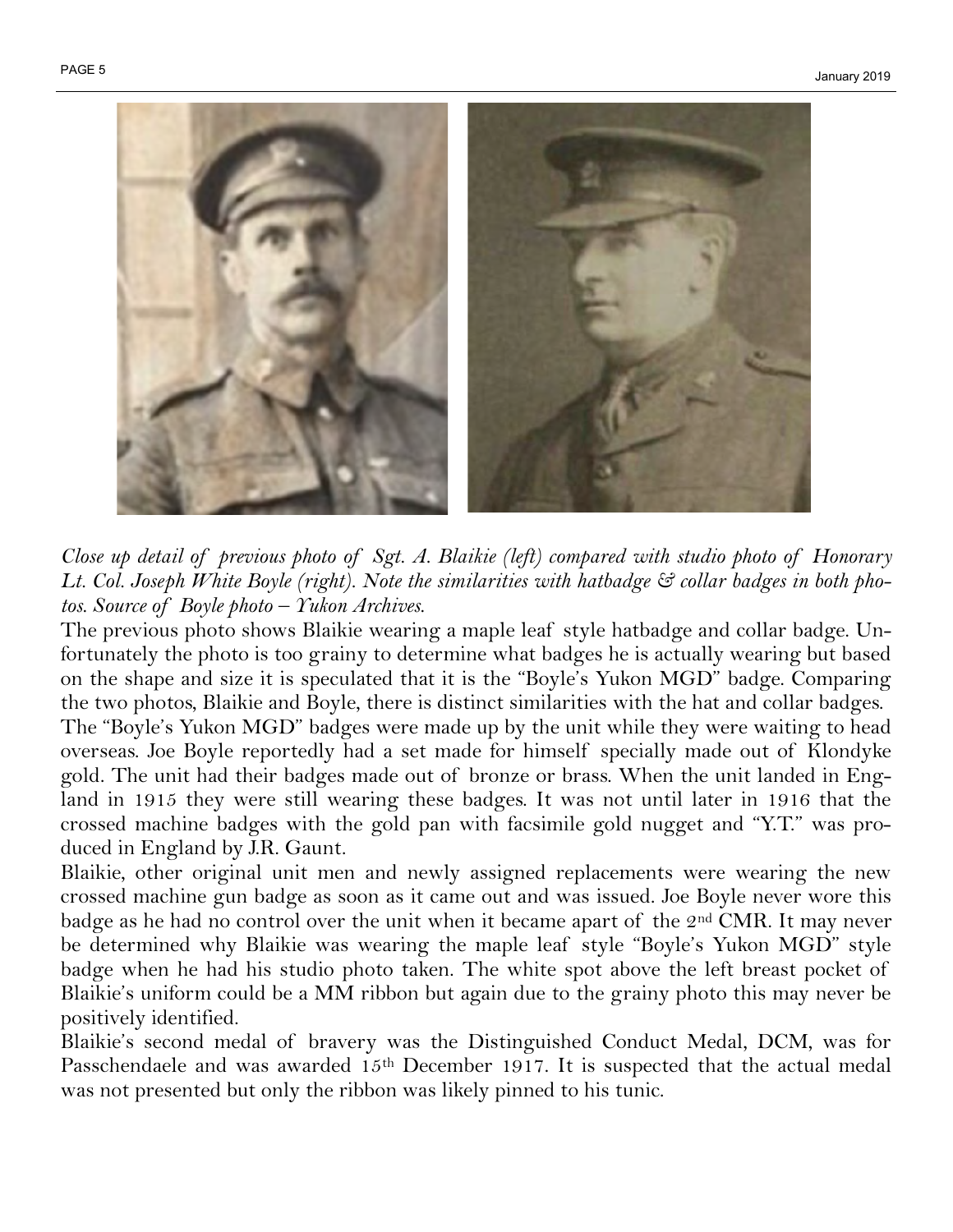The official citation reads:

*"107121 Blaikie, Anthony, Sgt. MM, Canadian Machine Gun Corps, London Gazette 28th March 1918 – For conspic*uous gallantry and devotion to duty when in command of four machine guns, his officer and other NCO's being casual*ties. Under very heavy shelling in the open he repaired slightly damaged guns and kept them in action, and helped and dressed wounded."*

The Battle of Passchedaele was costly for Canada. Over 15,600 casualties was price of the Canadian Forces for a piece of ground that within the following year would be retaken by the German army. Blaikie survived the quadmire of the mud that took it's share of casualties.

It was unfortunate though that a brave solider like Anthony Blaikie was eventually killed in action. Up to the time of his death he had been very lucky to avoid being wounded. When he went into battle he had a feeling that this would be his last engagement. When he was killed, his death was heartfelt by many and the unit was dealt a huge loss of a valuable NCO.

Long-time friend of Blaikie, Martha Black who was living in England to be closer to her husband and son who were also overseas, took time to take pen and paper to hand to send a personal condolence letter to Anthony's father. Martha described Anthony's death as told to her by her husband Capt. George Black, who was with the same unit as Blaikie. Part of Martha's letter is copied below.

# *"***April 20 th , 1918**

#### **Dear Mr. Blaikie,**

**Because your son, Sgt. Blaikie, was such a good friend of my husbands, of my son's, of my brother in law's and, in fact, of our entire family's I feel that I would like to write you a few words of sympathy in your present grief.**

**Sgt. Blaikie has been a family friend for so many years, we knew him so well and admired him so sincerely that in his loss we have all felt a personal touch.**

**Your son fell while with my boy Lyman and I am going to quote just a few words from my husband's last letter in which he speaks of Sgt. Blaikie's death …**

**March 23 rd , Orders to move received at about 2A.M., pulled out at daylight, travelled about sixty five miles, - received orders to go into the line, moving up until encountering advancing enemy. Mounted guns right in the open on the surface and went at 'em. Stood them off all day, during the night Infantry fell back without warning machine guns. Our first intimation that infantry had left was when we saw the Boche advancing at about two hundred yards away, in fours, we opened up with our two machine guns point blank and mowed them down in swaths, held them up and stuck it till enemy opened up from both flanks with machine guns and a whizz bang battery out in front and put one of our guns out of action. Then we withdrew about a quarter of a mile to a better position. While retiring Sgt. Blaikie was killed and Pte. Fisher mortally wounded. Lyman stopped long enough to turn poor Blaikie over and found him to be dead, a bullet hitting him in the head, probably killing him instantly, had no time to take either his papers or personal effects. Spoke to Fisher, found him shot through the stomach and dying, the brave man urged Lyman to leave him as he knew he was all in, Lyman said good bye to him and promised to send a stretcher if possible, as the Hun was right on him he had to run for it. …** 

**If it is any consolation, and it must be, your dear son was taken instantly, without one moment of pain. Sgt. Blaikie has left a memory with all his friends that is an inspiration, we admired him, we respected him as a man, and we loved him as a friend, and because my own dear sons are doing what he was doing, my heart and sympathies go out to you and your wife in this sad hour.**

**If there is any way in which I can be of any help to you and yours, please do not hesitate to call upon me.**

**With sincere regards and sorrow for you in your sorrow, I am,**

**Very Sincerely Yours, Martha Munger Black**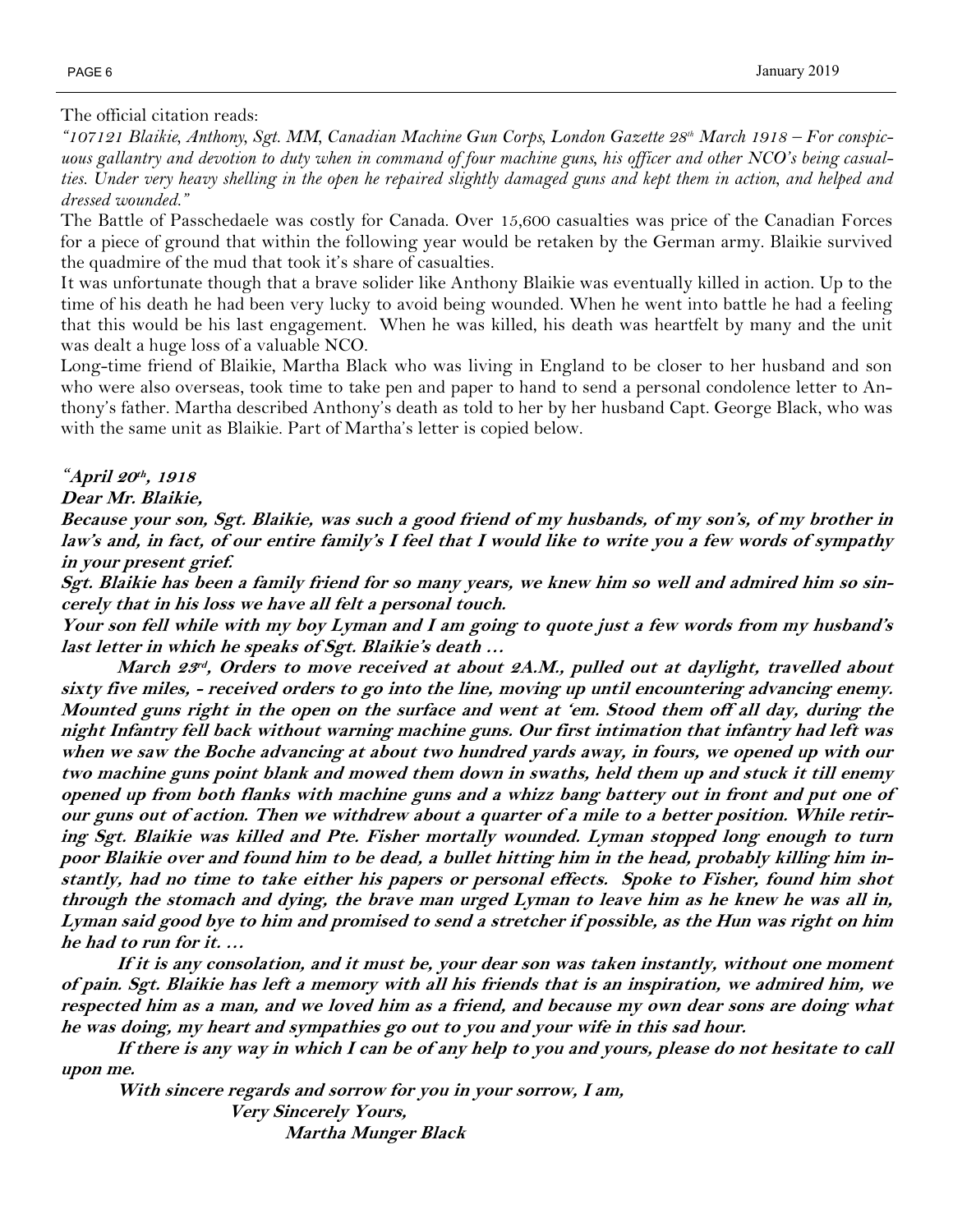**Reading this letter must have been a devasting blow to John Blaikie. Blaikie's mother had passed away in 1907 and therefore no Memorial Cross was sent to the family. Any of his other personal effects, service medals and decorations were eventually sent to his father in New Brunswick. In 1923 the Canadian Government sent a grieving father Blaikie's DCM, MM, British War Medal, Victory Medal as well as the Memorial Scroll and Plaque. I can only imagine that John Blaikie would rather have his son sent home instead.** 

**Over the years the medals were passed down to next of kin and are now in a place of honour with a family relation.** 



*Obverse of Sgt. A. Blaikie's DCM & MM. Source family relative*

*Reverse of Sgt. A. Balikie's DCM & MM. Source family relative*

**I was fortunate to contact a family member of Anthony Blaikie and was able to obtain photos of the DCM and MM as well as a copy of Martha Black's letter. Unfortunately, for reasons unknown, the British War Medal, Victory Medal, Memorial Scroll and Plaque can not be found.**

**The following photos, from the family, reveal interesting the naming of the DCM and MM which is something very unique as I haven't seen this style before.** 

**The naming on the MM is the following: "107121 SJT:A.BLAIKIE. YUKON COY CAN:M.M.G.S.". This is the first I have seen an additional unit being included with the naming, that being Yukon Company as well as Canadian Motor Machine Gun Service.**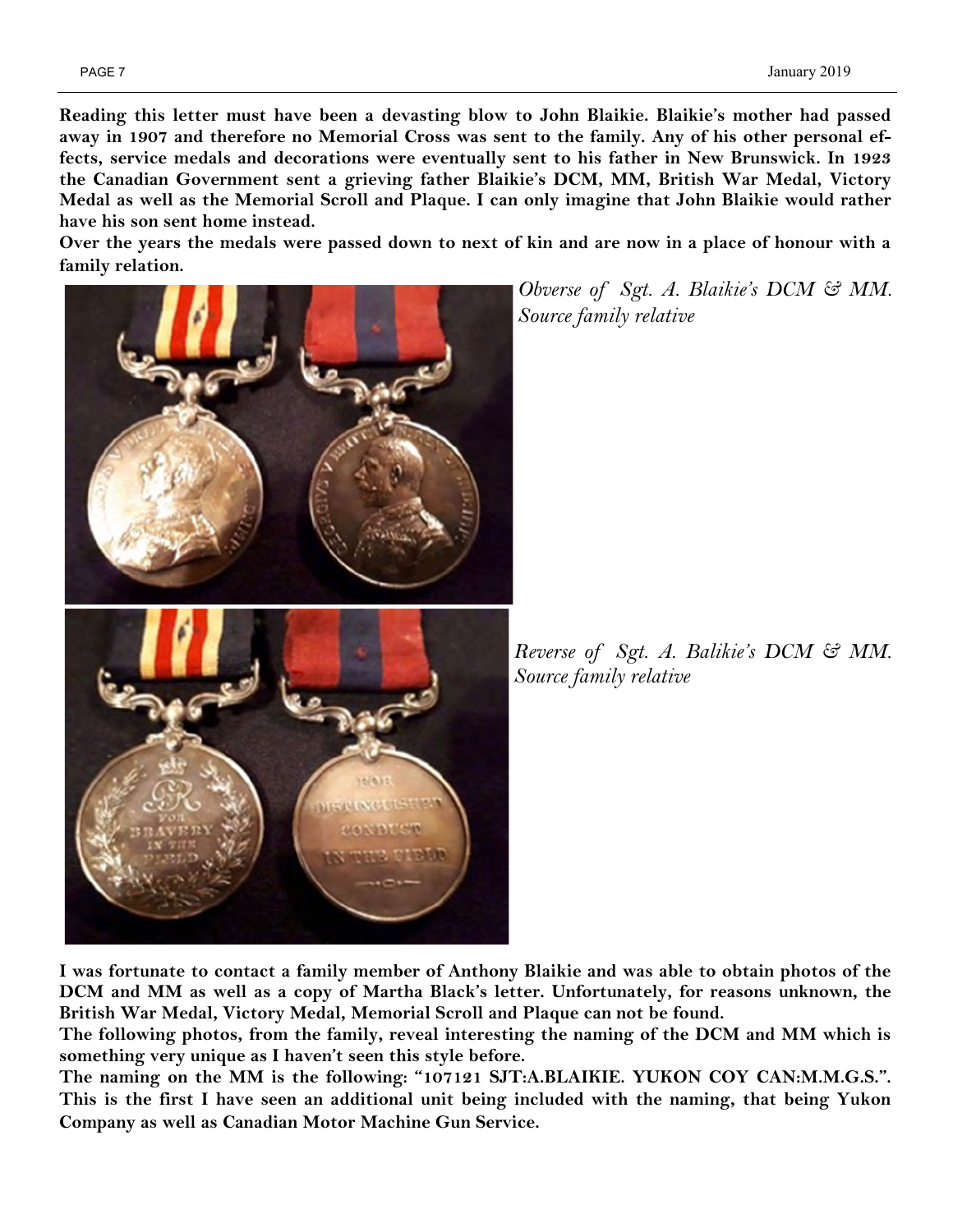#### PAGE 8 January 2019





"107121 SJT: A.BLAIKIE …" "… YUKON COY CAN:M.M.G.S."

**Similarly with the DCM there is an additional unit as well in the naming, "107121 SJT:A.BLAIKIE. M.M. YUKON M.M.G.BY:CAN:M.G.C.". Blaikie's previous MM award follows the surname as well as the additional unit Yukon Motor Machine Gun Battery and Canadian Machine Gun Corps.** 





"107121 SJT:A.BLAIKIE …" "… M.M. YUKON M.M.G.BY …"



# "… CAN:M.G.C"

**I have no reasoning as to why the additional Yukon unit would have been added to the bravery medals. Service records confirm that Blaikie did serve in the Yukon Motor Machine Gun Battery. Why does the MM have "YUKON COY" and the DCM have "YUKON M.M.G.BY" ? At the time Blaikie was with the 1st CMMGB, the size of the battery was not company size.** 

**I would be interested to hear from other medal collectors if they have seen two unit naming in any bravery or service medals.** 

**I have in my collection a MM that was awarded to a Yukon CEF member but there is no additional "YUKON" unit name added. It can only be speculated that Blaikie's BWM and the Victory Medal would not have the additional unit name.** 

**Anthony Blaikie was truly a great Canadian. He was a fine soldier, well respected with his peers and a true friend. He made the ultimate sacrifice for his country during the Great War and now lies far away in a foreign field with his comrades.**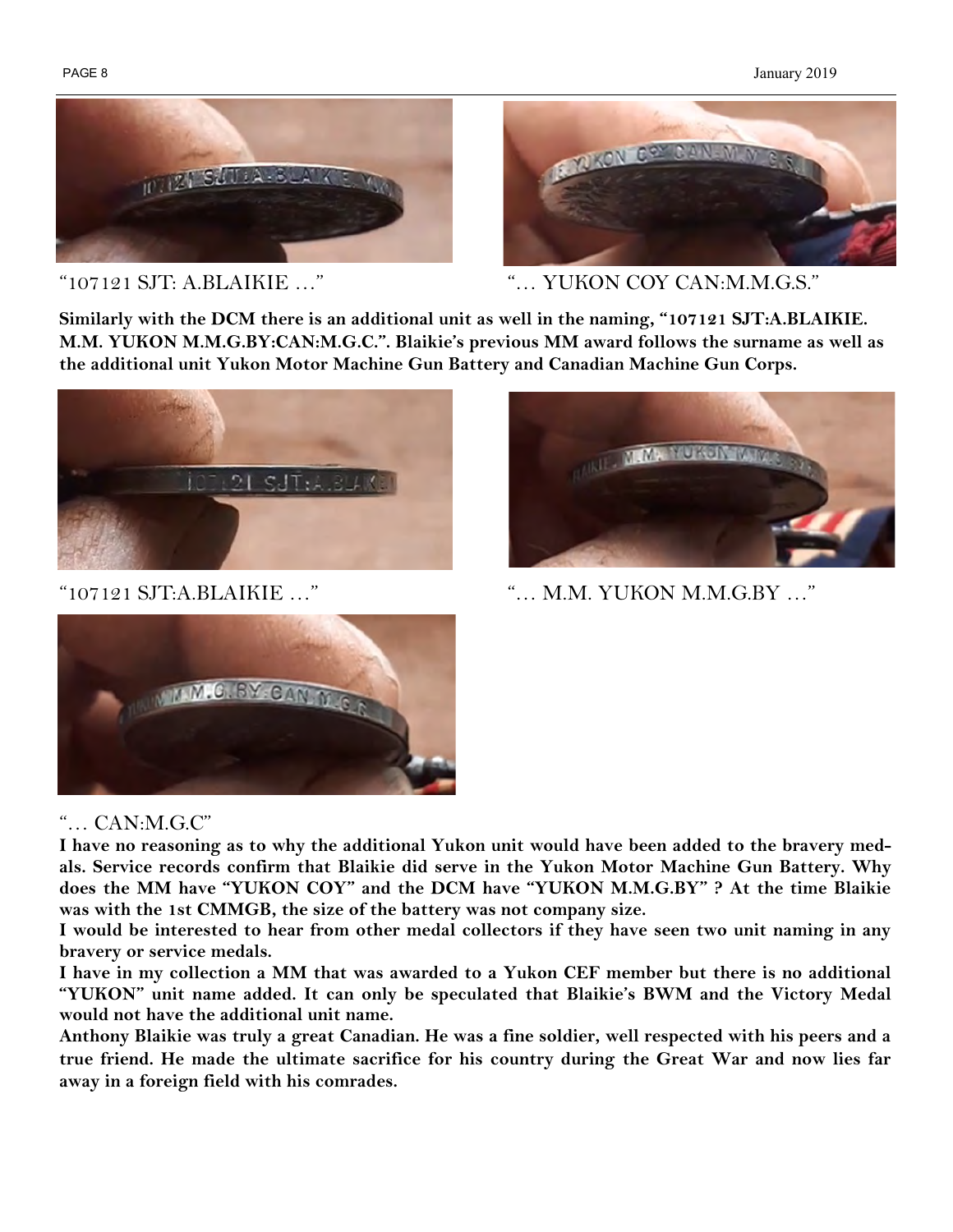

**Grave of Sgt. Anthony Blaikie, DCM, MM, Canadian Motor Machine Gun Brigade, 24 th March 1918, Pragny British Military Cemetery, France. Source Maple Leaf Legacy Project, volunteer Doug Hay**

**I am truly honoured to have helped family relatives to research and understand more of what their great grand uncle had done during the 1st WW.** 

**If any collectors who would like to discuss this further or have any questions about this research, I would be happy to hear from them.** 

**Author Tim Popp. Contact him through our** 

**Calgary Military Historical Society, website www.cmhs.ca** 

#### **References:**

**Abbink, Harry and Cindy, The Military Medal Canadian Recipients, 1916-1922, Calgary, Alberta, Alison Publishing Company, 1987**

**Edwards, Ron, personal research notes, photographs and information courtesy of the late Ron Edwards, Powell River, British Columbia**

**Gates, Michael, From The Klondike To Berlin, The Yukon in World War 1, Maderia Park, B.C., Harbour Publishing Co. Ltd., 2017**

**Hamilton, Walter R., The Yukon Story, Vancouver, British Columbia, Mitchell Press, 1964 Library and Archives of Canada, Anthony Blaikie file, RG 150, Accession 1992-93/166, Box 790 – 62, Ottawa, Ontario**

**Library and Archives of Canada, 1st Canadian Motor Machine Gun Brigade, RG9-III-D-3. Box No: 4987, File No: 627, T-10822.**

**Library and Archives of Canada, 2nd Canadian Motor Machine Gun Brigade, RG9-III-D-3. Box No: 4987, File No: 629, T-10820/21.**

**Martha Black's letter obtained from family relative of Anthony Blaikie**

**Neatby, D. Blair and Gates, Michael, The Yukon Fallen of World War I, Madeira Park, B.C., Harbour Publishing Co. Ltd., 2018**

**Riddle, David K. and Marshall, Donald G., The Distinguished Conduct Medal Awarded to Members of the Canadian Expeditionary Force 1914-1920, Winnipeg, Manitoba, Kirkby-Marlton Press, 1991 Research notes, photographs and information from my personal collection**

**www.ancestry.ca – researching website for information – Anthony Blaikie**